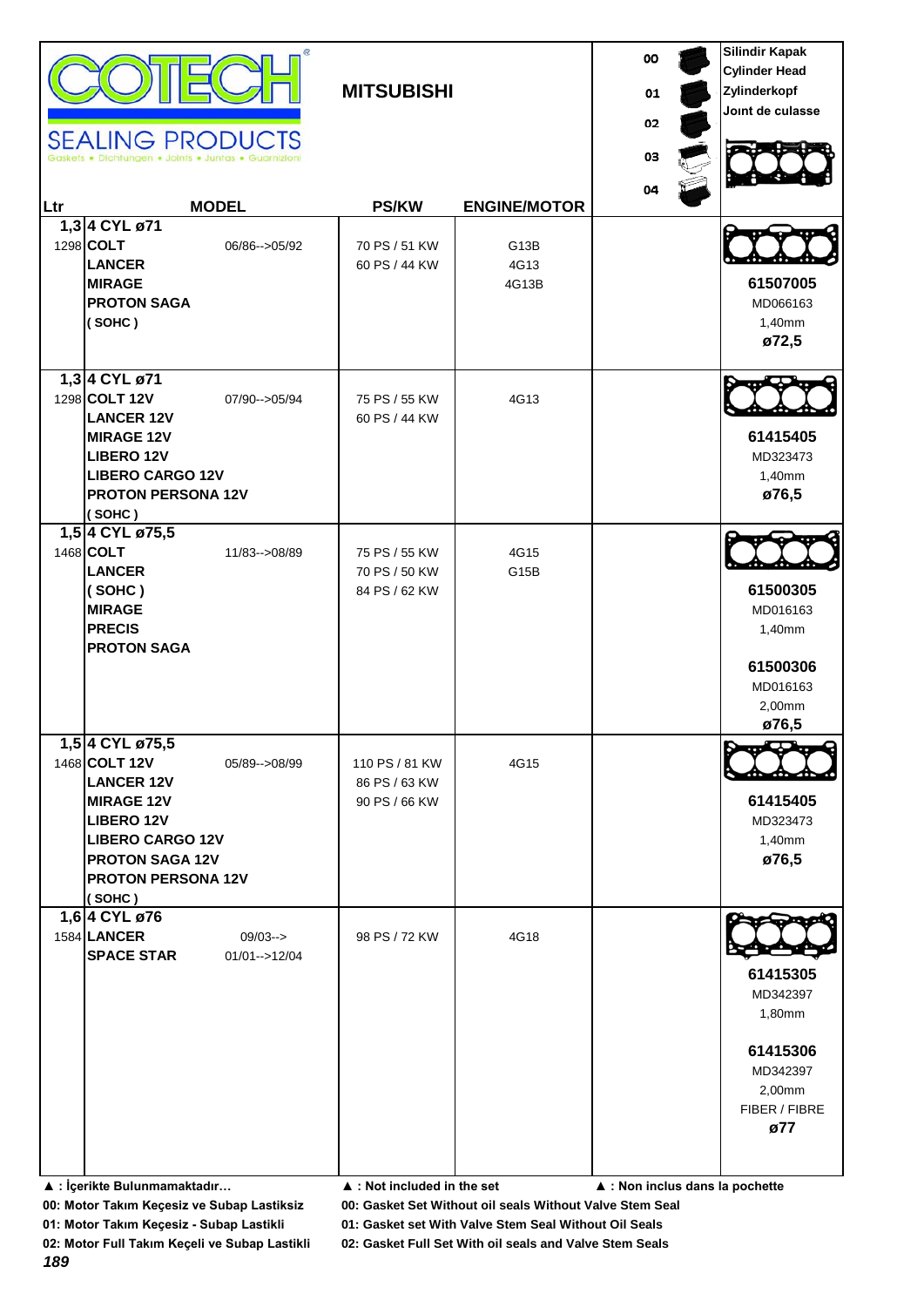| Subap Kapak                | Karter         | <b>Emme Manifold</b>          | Egzoz Manifold              | Eksoz Boğaz                | Supap Keçesi     |  |
|----------------------------|----------------|-------------------------------|-----------------------------|----------------------------|------------------|--|
| Valve Cover Gasket Oil Pan |                | Intake Manifold               | <b>Exhaust Manifold</b>     | <b>Exhaust Pipe</b>        | Valve Stem Seal  |  |
| Zylinderkopfhaube          | Ölwanne        | Ansaug                        | Auspuffkrümmer              | <b>Auspuff Kehle</b>       | Ventilschaft     |  |
| Couvre-culbut.             | Carter d'huile | Admission                     | Collecteur<br>D'echappement |                            | Queue de soupape |  |
|                            |                | O<br>$\mathbf{w}$             | O CO 222                    |                            |                  |  |
|                            |                |                               |                             |                            |                  |  |
|                            |                |                               |                             |                            |                  |  |
|                            |                |                               |                             |                            |                  |  |
|                            |                |                               |                             |                            |                  |  |
|                            |                |                               |                             |                            |                  |  |
| M : Delik - Çentik         |                | $\blacksquare$ : Hole - Notch |                             | <b>M</b> : Trou - Entaille |                  |  |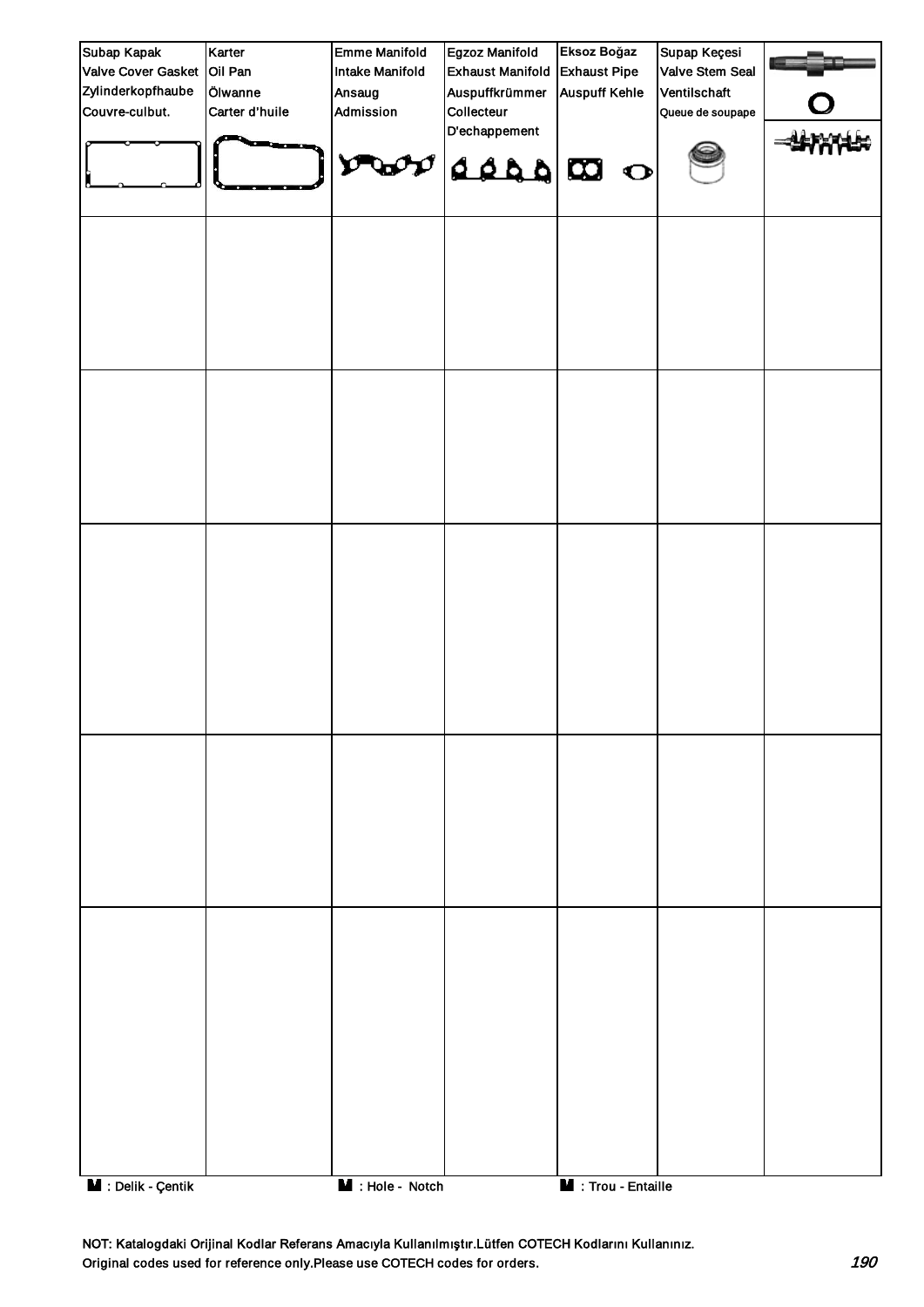|     | <b>SEALING PRODUCTS</b><br>· Dichtungen · Joints · Juntas · Guarnizioni                                                                                                                                                                                                                                                                                                             |                  | <b>MITSUBISHI</b>                                |                                     | 00<br>01<br>02<br>03<br>04                     | <b>Silindir Kapak</b><br><b>Cylinder Head</b><br>Zylinderkopf<br>Joint de culasse |
|-----|-------------------------------------------------------------------------------------------------------------------------------------------------------------------------------------------------------------------------------------------------------------------------------------------------------------------------------------------------------------------------------------|------------------|--------------------------------------------------|-------------------------------------|------------------------------------------------|-----------------------------------------------------------------------------------|
| Ltr |                                                                                                                                                                                                                                                                                                                                                                                     | <b>MODEL</b>     | <b>PS/KW</b>                                     | <b>ENGINE/MOTOR</b>                 |                                                |                                                                                   |
|     | 2,0 4 CYL ø85<br>1997 ETERNA<br><b>SAPPORO</b><br><b>COLT</b><br><b>GALANT</b><br><b>SIGMA</b><br><b>STARION</b><br><b>PAJERO</b><br><b>SPACE WAGON</b><br><b>GALANT TURBO</b><br><b>CORDIA</b><br><b>PICK-UP</b><br><b>TREDIA</b><br><b>STARION TURBO</b><br><b>EXPO</b><br>L <sub>200</sub><br>L300<br><b>NIMBUS</b><br><b>EXPO</b><br><b>CHARIOT</b><br><b>GRANDIS</b><br>(SOCH) | 03/85 -- > 04/91 | 90 PS / 66 KW<br>84 PS / 62 KW<br>102 PS / 75 KW | G63B<br>G63B Turbo<br>4G63<br>G63BT |                                                | 61500905<br>MD040533<br>1,40mm<br>61500906<br>MD040533<br>2,00mm<br>ø86           |
|     | ▲ : İçerikte Bulunmamaktadır                                                                                                                                                                                                                                                                                                                                                        |                  | $\blacktriangle$ : Not included in the set       |                                     | $\blacktriangle$ : Non inclus dans la pochette |                                                                                   |

**00: Motor Takım Keçesiz ve Subap Lastiksiz 00: Gasket Set Without oil seals Without Valve Stem Seal**

**01: Motor Takım Keçesiz - Subap Lastikli 01: Gasket set With Valve Stem Seal Without Oil Seals**

**02: Motor Full Takım Keçeli ve Subap Lastikli 02: Gasket Full Set With oil seals and Valve Stem Seals**

*191*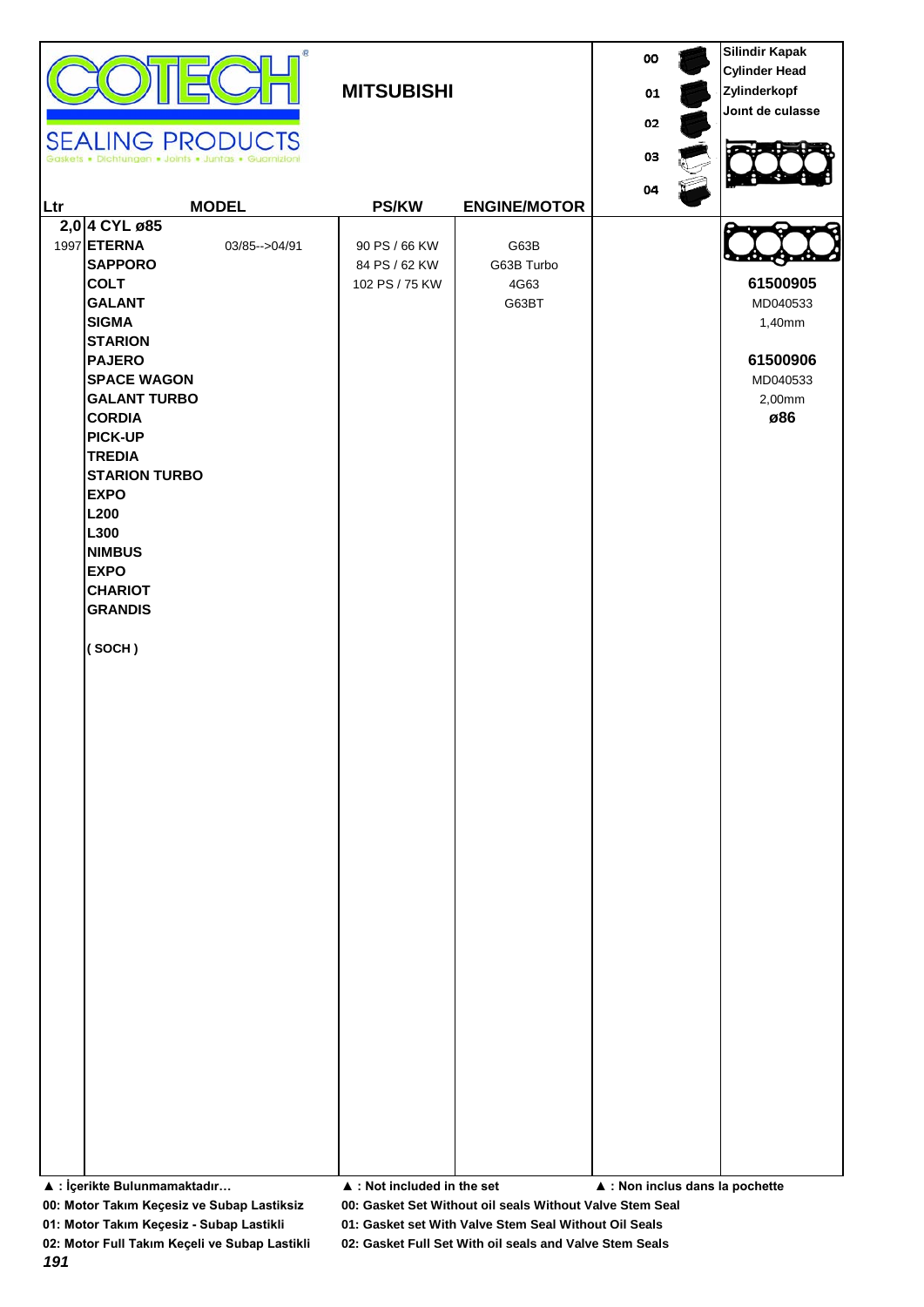| Subap Kapak                     | Karter         | <b>Emme Manifold</b> | Egzoz Manifold             | Eksoz Boğaz          | Supap Keçesi     |  |
|---------------------------------|----------------|----------------------|----------------------------|----------------------|------------------|--|
| Valve Cover Gasket              | Oil Pan        | Intake Manifold      | <b>Exhaust Manifold</b>    | <b>Exhaust Pipe</b>  | Valve Stem Seal  |  |
| Zylinderkopfhaube               | Ölwanne        | Ansaug               | Auspuffkrümmer             | <b>Auspuff Kehle</b> | Ventilschaft     |  |
| Couvre-culbut.                  | Carter d'huile | Admission            | Collecteur                 |                      | Queue de soupape |  |
|                                 |                |                      | D'echappement              |                      |                  |  |
|                                 |                | v<br>$\mathbf{w}$    | $\alpha$ $\alpha$ $\alpha$ |                      |                  |  |
|                                 |                |                      |                            |                      |                  |  |
|                                 |                |                      |                            |                      |                  |  |
| $\blacksquare$ : Delik - Çentik |                | M : Hole - Notch     |                            | M : Trou - Entaille  |                  |  |

NOT: Katalogdaki Orijinal Kodlar Referans Amacıyla Kullanılmıştır.Lütfen COTECH Kodlarını Kullanınız. Original codes used for reference only.Please use COTECH codes for orders. 192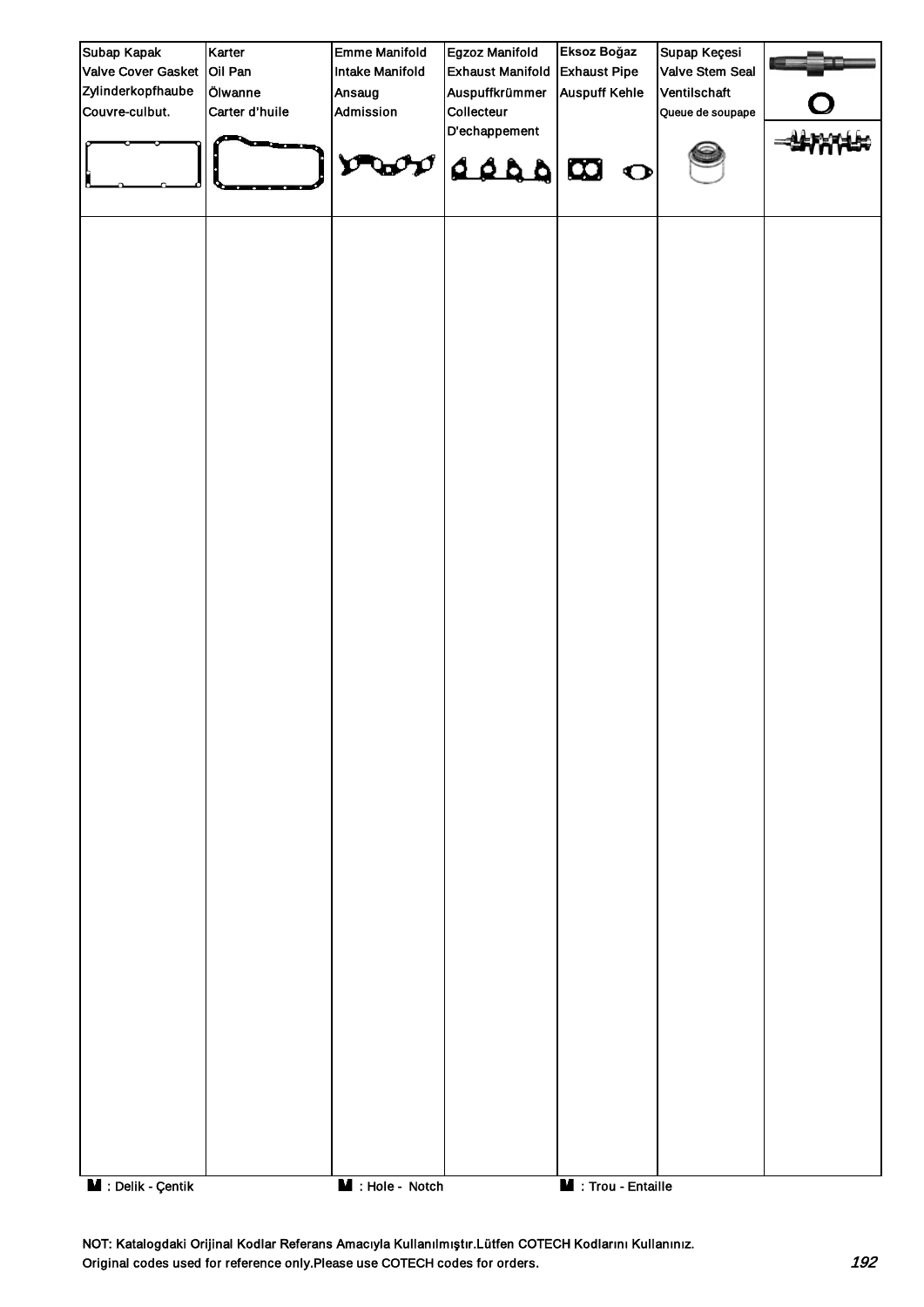| Ltr | <b>SEALING PRODUCTS</b>                                                                                                                                                                   | <b>MODEL</b>        | <b>MITSUBISHI</b><br><b>PS/KW</b>                                  | <b>ENGINE/MOTOR</b> | 00<br>01<br>02<br>03<br>04                   | <b>Silindir Kapak</b><br><b>Cylinder Head</b><br>Zylinderkopf<br>Joint de culasse                                                                                                                            |
|-----|-------------------------------------------------------------------------------------------------------------------------------------------------------------------------------------------|---------------------|--------------------------------------------------------------------|---------------------|----------------------------------------------|--------------------------------------------------------------------------------------------------------------------------------------------------------------------------------------------------------------|
|     | 2,3 4 CYL ø91<br>2346 L200 D<br><b>L300D</b><br><b>CANTER D</b><br><b>MONTEROD</b><br><b>PAJEROD</b><br><b>SIGMAD</b><br><b>SPXD</b><br>(SOCH)                                            | 04/83-->10/86       | 68 PS / 50 KW                                                      | 4D55<br>4D55T       | 61450001<br>MD050092<br>61450002<br>MD050092 | 61450005<br>MD050545<br>1,80mm<br>ø92,5                                                                                                                                                                      |
|     | 2,5 4 CYL ø91<br>2476 L200D<br><b>MONTEROD</b><br><b>PAJEROD</b><br><b>CANTER T35 D</b><br><b>DELICA TD</b><br><b>L200 TD</b><br><b>L300 TD</b><br><b>L400 TD</b><br><b>SPACE GEAR TD</b> | 11/86-->10/96       | 69 PS / 51 KW<br>70 PS / 51 KW<br>87 PS / 64 KW<br>95 PS / 70 KW   | 4D56<br>4D56T       | 61450001<br>MD050092                         | 61470005<br>MD302893<br>1,60mm 5 M<br>61470006<br>22311-42525<br>1,55mm 4 $\blacksquare$<br>61470007<br>22311-42855<br>1,50mm $3 \text{ M}$<br>61470008<br>22311-42515<br>1,45mm $2$ $\blacksquare$<br>ø92,5 |
|     | 2,5 4 CYL ø91<br>2476 L200TD<br><b>L300D</b><br><b>L300TD</b><br><b>L400TD</b><br><b>PAJERO TD</b><br><b>SPACE GEAR TD</b><br><b>MONTERO TURBO</b><br><b>PAJERO TURBO</b>                 | $05/86 \rightarrow$ | 133 PS / 98 KW<br>84 PS / 62 KW<br>115 PS / 85 KW<br>99 PS / 73 KW | 4D56T               | 61470002<br>1000A901                         | 61470005<br>MD302893<br>1,60mm 5 M<br>61470006<br>22311-42525<br>1,55mm 4 $\blacksquare$<br>61470007<br>22311-42855<br>1,50mm $3 \text{ M}$<br>61470008<br>22311-42515<br>1,45mm $2$ M<br>ø92,5              |
|     | ▲ : İçerikte Bulunmamaktadır                                                                                                                                                              |                     | ▲ : Not included in the set                                        |                     | ▲ : Non inclus dans la pochette              |                                                                                                                                                                                                              |

**00: Motor Takım Keçesiz ve Subap Lastiksiz 00: Gasket Set Without oil seals Without Valve Stem Seal**

**01: Motor Takım Keçesiz - Subap Lastikli 01: Gasket set With Valve Stem Seal Without Oil Seals**

**02: Motor Full Takım Keçeli ve Subap Lastikli 02: Gasket Full Set With oil seals and Valve Stem Seals**

*193*